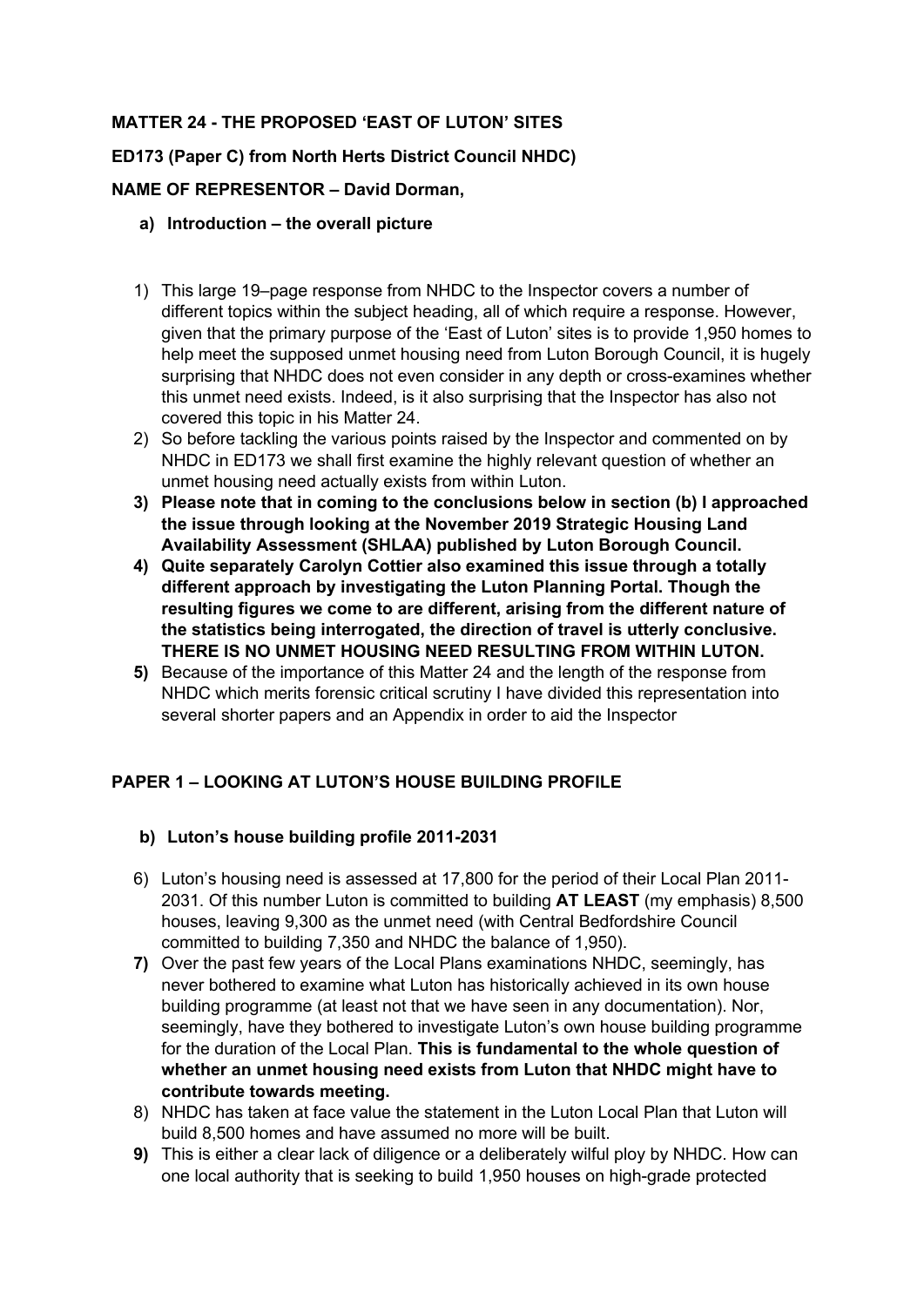Green Belt land, threatening the wellbeing of three lovely villages, to help meet the unmet need from a neighbouring local authority under the Duty to Co-operate, not be bothered to check out the recent history (over 25 years) of that neighbouring authority's house building record, or the plans that the neighbouring authority has to build houses in its metropolitan area? **Such disregard renders completely unacceptable the NHDC view that the building of 1,950 homes to the East of Luton on Green Belt land represents an exceptional circumstance.**

- 10) Here below are the facts and figures that demonstrate the scale of NHDC's wilful incompetence.
- 11) As our previous response to the NHDC ED159 document showed during the examinations of 2019, the previous Luton Local Plan 1991-2011, over-achieved, delivering 814 extra houses over the period (7,014 built compared to the target plan of 6,200). This looks set to be repeated but at a higher scale during the tenure of the current Local Plan.
- 12) Thankfully to help us understand the house building plans in Luton itself the Borough has just published in November 2019 its Strategic Housing Land Availability Assessment (SHLAA). This details the building achieved so far, what is going to happen over the next four years and the firm plans for the period following that through to 2035.
- 13) What it shows is that in the current Local Plan in the period 2011-2019 Luton has so far delivered 4,325 houses at an average yearly build of 480 houses. Further, in its current three-year projection of 2019-2022 it is actually building a further 3,500 houses at a faster average build rate of 1,166 per year.
- 14) That means 7,825 houses are set to be delivered by the end of 2022. (4,325 + 3,500)
- 15) That leaves 8,500-7,825 houses to be built to meet its **at a minimum** target = only 675 houses across a 9-year period from the beginning of 2023 to the end of the Local Plan period of end 2031 – representing a tiny annual average build rate of 75 houses a year.
- 16) Given its past record it is therefore totally likely that LBC will once again exceed its house building target by a considerable amount. The questions that follow are: by how much and what does that do to the unmet housing need?
- 17) Looking at the Housing Trajectory contained in LBC's SHLAA of November 2019 this shows all the potential identified building sites (250 in total,) across the Borough. Delivery of houses to be built on some of these sites in Luton, according to this document, covers a timescale through to 2034/35. We have looked at the period 2022-2031 to coincide with the remaining time of the Local Plan and the Trajectory reveals that the total projections are for 4,547 further houses to be built in Luton at 66 brownfield sites.
- 18) These are not mere aspirational figures The build plans for each year through to 2031 (and beyond) are earmarked against clearly identified and nominated land sites with yearly totals as to house delivery and over a period of years in some cases.
- **19) This would bring the total Luton housing build in its Local Plan (2011-2031) to 7,825 + 4,547 = 12,372…that is an increase of 3,872 over the commitment to build a minimum of 8,500 houses in the Local Plan – a 45% increase.**
- **20)** This extra 3,872 houses would mean that the unmet need from Luton of 9,300 houses would be reduced to leave a residual unmet need of 5,428 houses – more than enough of which is committed to by CBC (7,350) with its closer links to Luton both historically and with the better transport and infrastructure links to the north and west as well, meaning **there is in reality no unmet housing need that would be required to be supplied by NHDC.**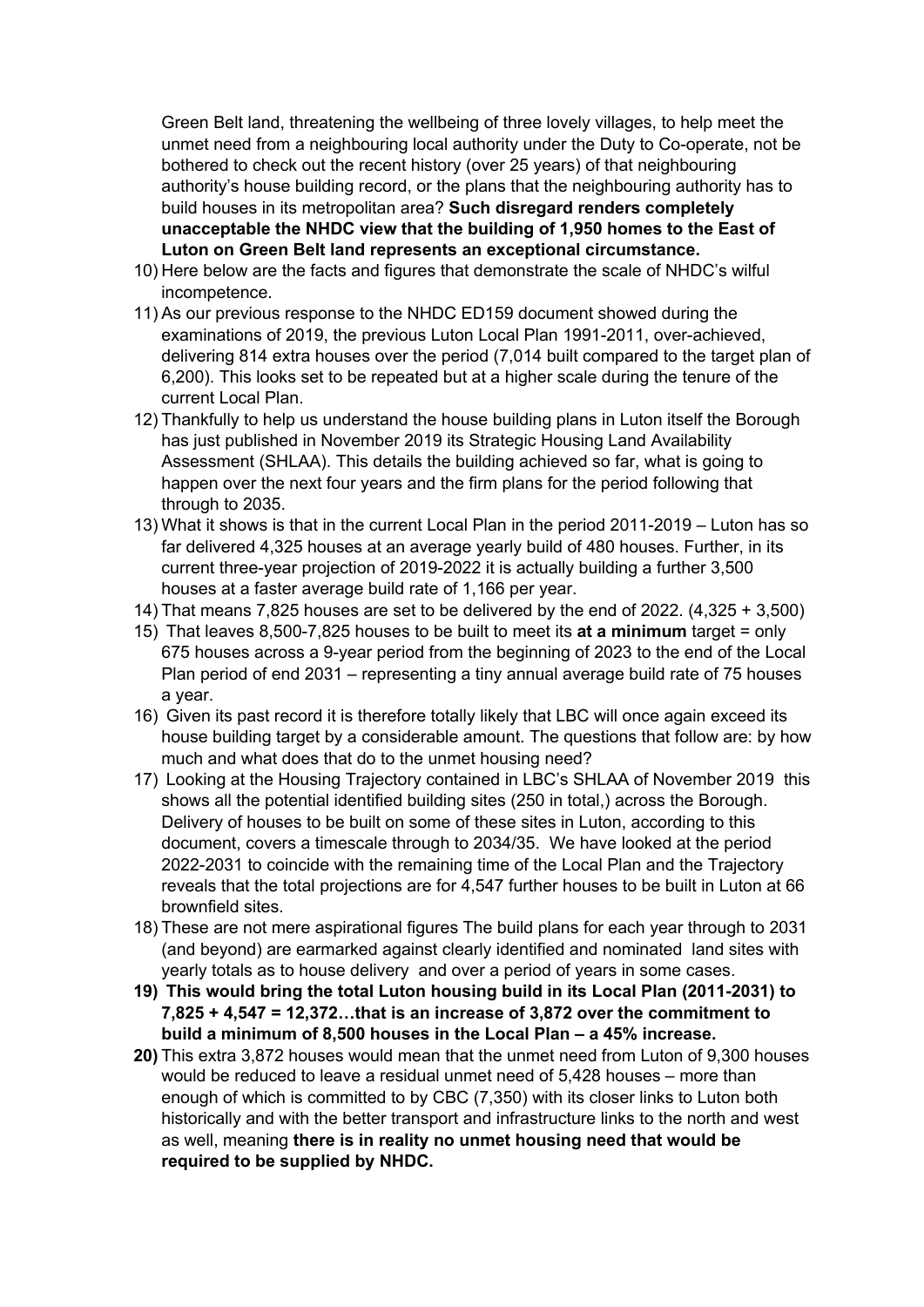- 21) It is important to note that this all assumes that the figure of 9,300 in the Luton Local Plan for its unmet need is a robust target that is set in concrete. Let us examine this in more detail.
- 22) CBC and LBC jointly commissioned a revised Objectively Assessed Housing Need (OAN) study from Opinion Research Services for 2015-2035 and this was issued in December 2017, so - much later than the figures underpinning both the LBC and CBC Local Plans. As we discuss in Matter 22 such OANs are seemingly robust figures. With a subtraction for the final four years' average building rate to bring it in line with the 2031 end date for the LBC and NHDC Local Plans, this shows that the possible unmet housing need from Luton over this period, according to this projection, would be lower at 6,700 houses.
- 23) If that is the case then the planned building rates from Luton of an extra 3,872 homes would mean that the revised unmet need would be much lower at 6,700 – 3,872 = 2,828 houses.
- 24) And remember, this December 2017 OAN statistic was issued before the revised ONS 2016 population and household projections were published which would point to a further lower set of figures.
- 25) As an example, the indicative Lichfields OAN which is based on the ONS 2016 statistics shows a much lower Luton unmet need of 4,520 houses over the 2011-2031 period. Given Luton's actual and projected building plans with its extra 3,872 houses built – this would all but wipe out any unmet housing need from Luton – a residual value of 648 houses.

#### **26) But there is more**

- 27) Additionally, it is noted in the Luton November 2019 SHLAA that sites with full planning permission with a yield of less than five dwellings have not been assessed through the SHLAA. Currently there are 179 dwellings identified on these sites over a six-year period through to 2025 at an average rate of some 30 a year. It seems reasonable to assume that this trend will continue into the future years as smaller plots become available in Luton.
- 28) LBC also states in the SHLAA that windfall sites over the four-year period 2016-2019 have delivered 352 houses (average of 88 a year) – mostly from conversion of offices to residential use. The Council states that it is unsure how this might continue into the future and three years is not a long enough time frame to constitute compelling evidence and thus windfall has not been factored into Luton forecasts of land supply.
- 29) Furthermore, LBC has an active programme of restoring and bringing back into use empty properties that have lain unused for at least six months. Currently the planned delivery rate of empty properties back into use is stated to be 20 a year.
- 30) Taking these three paragraphs above it is not unreasonable to assume that for some years going forward something in the region of 30 houses a year (small plots of less than five dwellings) plus 20 houses a year (restored empty properties) and - let us take a much smaller rate for unpredictable windfall of (say) 40 a year – meaning possibly an extra 90 houses a year could be added. Over the period from 2025 onwards to the end of the Local Plan that could deliver a further 630 houses, further eroding any residual unmet need.
- 31) So, whichever way this is looked at, it seems abundantly clear that there is a much smaller unmet housing need arising from Luton. We argue that if any unmet housing exists it should be met primarily from within that part of the Central Bedfordshire Council (CBC) district that falls within the Luton HMA. CBC's commitment to build